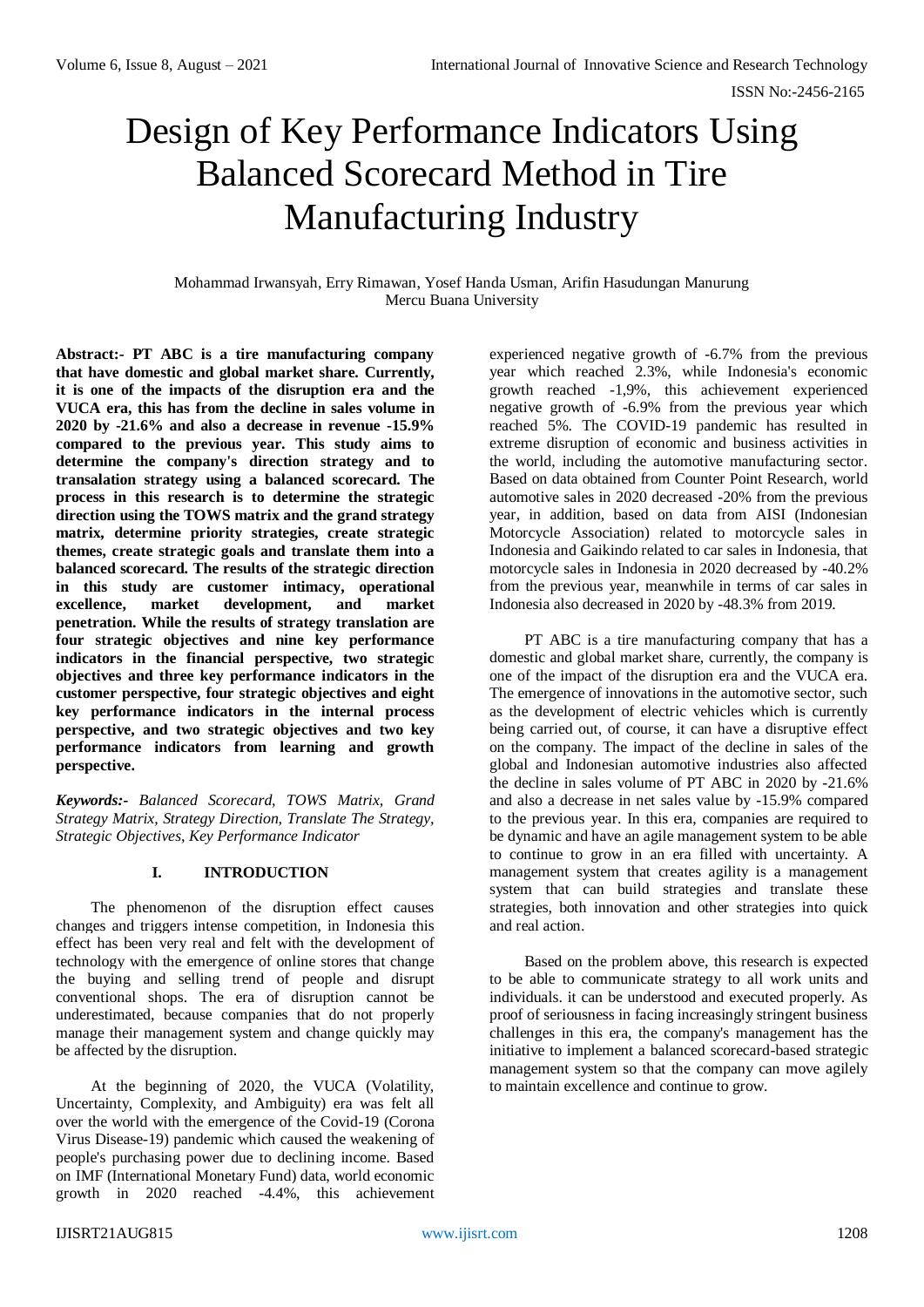#### **II. LITERATURE REVIEW**

#### **SPEx2 (Strategy and Performance Execution Excellence (SPEx2) Strategic Management Model**

SPEx2 strategic management model is a strategic management system model that has become a world best practice company and has been implemented by hundreds of GML Performance Consulting client organizations in Asia. The purpose of the SPEx2 model is to achieve the goals of creating a sustainable organization that can translate strategy into performance. The SPEx2 strategic management model includes five stages, namely strategy formulation, strategy mapping, organizational alignment, operational execution and monitoring and realignment. (L. Suwardi, P. Biromo, 2011).

## **SWOT Analysis (Strength, Weakness, Opportunity, Threat)**

Opportunities and threats from the results of the external analysis, together with the company's strengths and weaknesses from the results of the internal analysis will be input in compiling with SWOT analysis (L. Suwardi, P. Biromo, 2011). The company's strengths are resources and capabilities that can provide a competitive advantage. The weakness of the company that the absence of certain strengths that the company needs can be considered a weakness. Next, Company opportunities are the result of external analysis in identifying new opportunities to increase profits and growth. Corporate threats are changes in the external environment that pose a threat to the company. (L. Suwardi, P. Biromo, 2011).

## **TOWS Matrix**

The TOWS matrix is a tool to used compile the company's strategic factors, this matrix can produce four possible alternative strategies (Rangkuti, 2018). In making a strategy that takes with the results of the SWOT analysis, after that a TOWS matrix already (L. Suwardi, P. Biromo, 2011). S-O strategy is an effort to pursue opportunities by using existing strengths, W-O strategy is an effort to overcome weaknesses to pursue opportunities, S-T strategy is an effort to use strengths to overcome or reduce the

**Identification** 



by the company (L. Suwardi, P. Biromo, 2011). **Grand Strategy Matrix** The grand strategy matrix is a matching stage in the

impact of threats, W-T strategy is an effort to generate or reduce weaknesses so as not to be vulnerable to threats. Based on the results of the strategic composition carried out, there will be many possible strategies that can be carried out

strategy formulation process. This matrix is have two basic evaluation dimensions, namely competitive position and market growth. it has four quadrants that represent the state of a company. Quadrant I represents companies with high market growth and a strong competitive position. Companies in this quadrant have a very good position. For this company, always concentrate on the market (market penetration and market development) and about the products (product development). Next, quadrant II need to seriously evaluate their current approach to the market. Then, for quadrant III compete in industries that grow slowly and have a weak competitive position. And the last is Quadrant IV companies have a strong competitive position in a slowgrowing industry. (David, 2017).

## **Balanced Scorecard**

**Results & Discussion** 

The balanced scorecard-based strategy mapping initiated by Robert Kaplan and David Norton is an effective to describe about logical cause-and-effect relationships of a predetermined strategy. Strategic visualization in the form of strategy that will be focus and integration of the various strategic activities determined. strategic mapping based on the balanced scorecard has many components, namely perspectives, strategic objectives, key performance indicators and strategic initiatives. (L. Suwardi, P. Biromo, 2011).

## **III. RESEARCH METHOD**

This study aims to describe an event or condition that occurs in accordance with the object of research in the field based on reality. This research was conducted to visualize the company's strategy into the company's strategy map. Figure 1 will describe the steps in this research.

**Conclusion & Suggestions** 

#### Strength, Weakness. TOWS Matrix & Grand Opportunity, and Threats of Strategy Matrix PT ABC Prooblem Identification Value Chain of PT ABC Strategy Theme Conclusion & Suggestions Objective the Study Destination Statement of Strategy Map PT ABC **Balanced Scorecard** Review of Related Literature Achievement of PT ABC Performance Indicators in the Review the Strategy Map Previous Period

**Figure 1.** Research Framework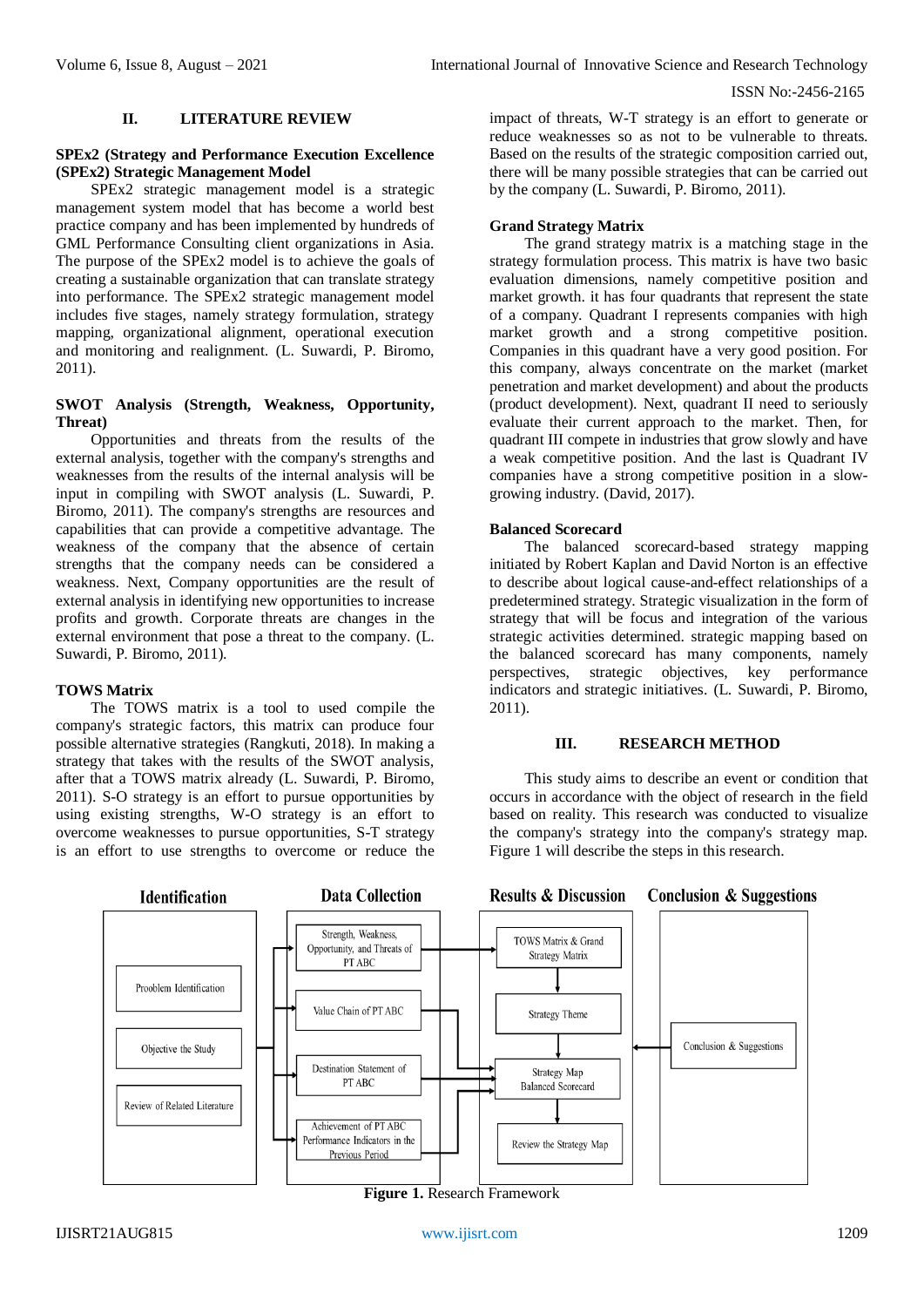## **Method of Collecting Data**

 Strength, Weakness, Opportunity, and Threats of PT ABC

The strengths, weaknesses, opportunities and threats of PT ABC are collected data to be used as input for making the TOWS matrix and Internal Factor Analysis Summary (IFAS) and External Factor Analysis Summary (EFAS) in the grand strategy matrix. Data on strengths, weaknesses, opportunities, and threats of PT ABC were obtained by focus group interviews.

## **Destination Statement of PT ABC**

The purpose of the data collection to be used as input for mapping the company's strategy. it was obtained by conducting interviews on focus groups discussion with the head of the Corporate Planning Division.

## $\triangleright$  Value Chain of PT ABC

In this study, the value chain of PT ABC's business processes is secondary data obtained by the author to be used as input in mapping the company's strategy in the perspective of internal business processes. This data was obtained by observing the PT ABC business process documents.

Achievement of PT ABC Performance Indicators in the Previous Period (2019 – Semester 1 2021)

The achievement of PT ABC's performance indicators in the previous period is data collected by the author to be used as a benchmark in determining the target of the company's main performance indicators. In this study, the achievement of PT ABC's performance indicators for the previous period (2019 – semester 1 2021) is secondary data collected by the author by observing the PT ABC performance indicator document.

## **IV. RESULTS & DISCUSSION**

## > TOWS Matrix

The TOWS matrix in this study is used to compile PT ABC's strategic factors in the form of strengths, weaknesses, opportunities and threats obtained from data collection of PT ABC's strengths, weaknesses, opportunities and threats. In addition, this matrix also produces four alternative strategies, namely S-O strategy, W-O strategy, ST strategy and W-T strategy.

Grand Strategy Matrix

The grand strategy matrix in this study is used to determine the strategy recommendations of PT ABC. Enter the data in making the grand strategy matrix, namely data on strengths, weaknesses, opportunities and threats that have

been collected in the data collection process, then the data is processed into Internal Factor Analysis Summary (IFAS) and External Factor Analysis (EFAS), as well as making a grand strategy matrix.

## Strategy Theme

At this stage, the strategy theme is determined. The purpose of the strategy theme is to provide direction regarding the strategic focus to be achieved by the company, later the theme will be translated into strategic objectives contained in the perspective of the balanced scorecard strategy map. In this study, the strategy theme was obtained from determining the priority of strategic directions in the TOWS matrix and the grand strategy matrix.

In obtaining priority strategic direction sourced from the TOWS matrix, the author uses the customer value proposition approach and in obtaining strategic direction priority sourced from the grand strategy matrix, the author determines the priority direction for growth strategy using the AHP (Analytical Hierarchy Process).

## Strategy Map Balanced Scorecard

After obtaining the strategic theme, then the theme is translated into strategic goal in each perspective. After that, PT ABC's strategic objectives were formulated along with the causal relationship between strategic objectives based on the strategic objectives contained in each perspective. After obtaining the strategic objectives, then the key performance indicators and targets are made, which are translated from the strategic objectives.

## $\triangleright$  Review the Strategy Map

This sub-chapter discusses the review mechanism applicable in evaluating PT ABC's strategy map. This mechanism was created to guide company management and PT ABC division leaders to conduct a review of the achievement of strategic objectives, by reviewing the achievement of key performance indicators in a predetermined period.

## **V. RESULTS AND DISCUSSION**

## **TOWS Matrix**

The results of these studies show that seven strengths, six weaknesses, ten opportunities, and four threats. it also has several strategies, namely four S-O strategies, three W-O strategies, three S-T strategies, and three W-T strategies. Table 1 will be presented the items of strengths, weaknesses, opportunities and threats of PT ABC in the TOWS matrix, and table 2 will be presented about the alternative strategies in the TOWS matrix.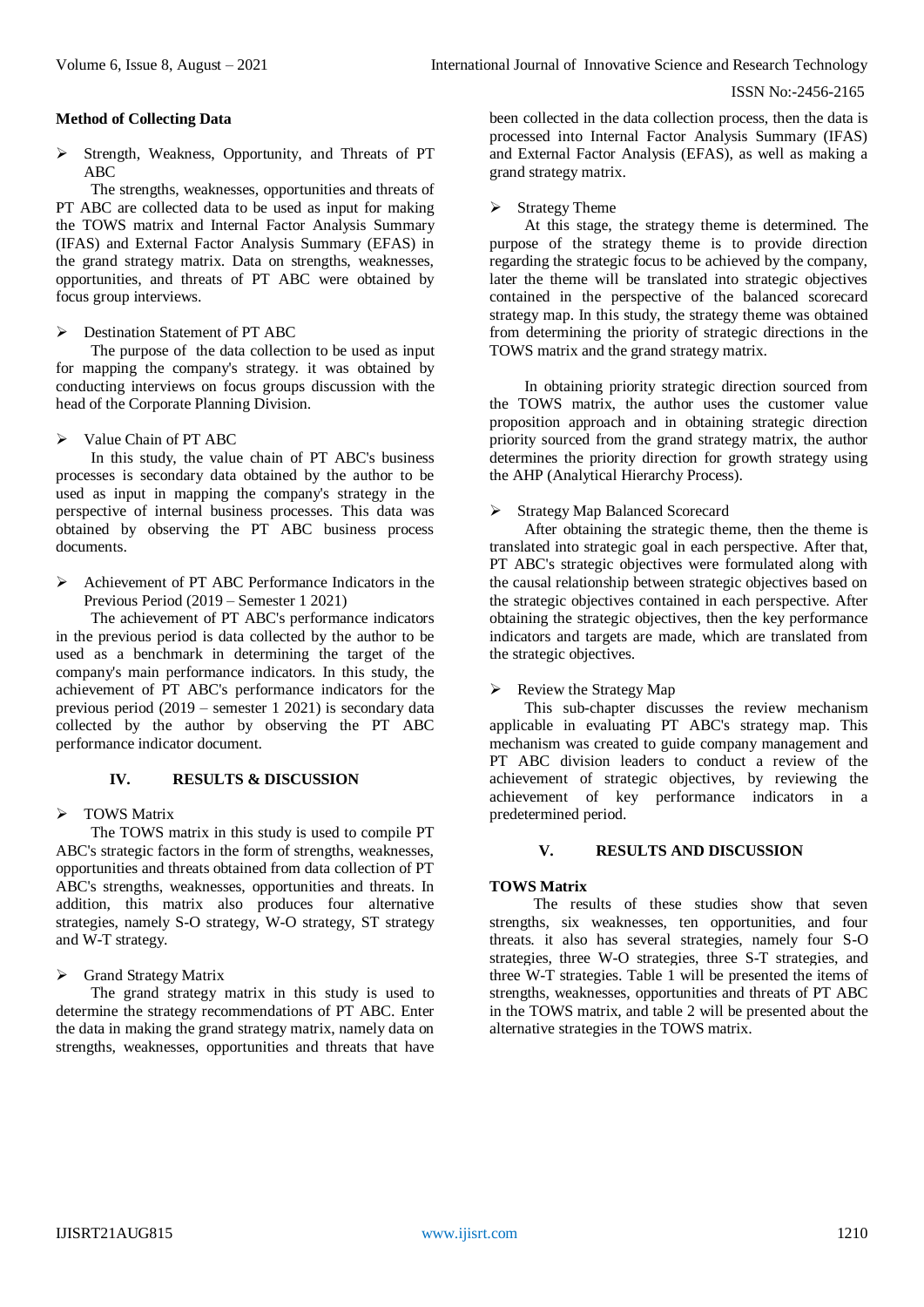| Table 1. Strengths, Weaknesses, Opportunities and Threats of PT ABC |  |  |  |  |
|---------------------------------------------------------------------|--|--|--|--|
|---------------------------------------------------------------------|--|--|--|--|

|                        | <b>Table 1.</b> Suchguis, Weaknesses, Opportunities and Tineats of TT ADC                                                             |                                                       |                                                                          |  |
|------------------------|---------------------------------------------------------------------------------------------------------------------------------------|-------------------------------------------------------|--------------------------------------------------------------------------|--|
| $\overline{\text{No}}$ | <b>Strength (S)</b>                                                                                                                   | N <sub>o</sub>                                        | <b>Weakness (W)</b>                                                      |  |
| S1                     | PT ABC is the only tire manufacturer in Indonesia                                                                                     | W1                                                    | Equipment and machines used in the production                            |  |
|                        | that produces mining tires, both radial and bias types                                                                                |                                                       | process have below target utilization                                    |  |
| S <sub>2</sub>         | W <sub>2</sub><br>PT ABC has an integrated information system                                                                         |                                                       | Scrap finished good in the company have not been                         |  |
|                        |                                                                                                                                       |                                                       | managed properly                                                         |  |
| S3                     | Employees at PT ABC are predominantly young (<                                                                                        | W <sub>3</sub>                                        | Scrap on-process in the company have not been                            |  |
|                        | 30 years old)<br>Raw materials are available in sufficient volume to                                                                  |                                                       | managed properly                                                         |  |
| <b>S4</b>              | enable sustainable production                                                                                                         | W <sub>4</sub>                                        | Production costs have not been managed properly                          |  |
|                        | Equipment and machines used to support production                                                                                     |                                                       |                                                                          |  |
| S <sub>5</sub>         | activities are in good condition                                                                                                      | W <sub>5</sub>                                        | Sales volume did not reach the target                                    |  |
| <b>S6</b>              | Orders from customers are always fulfilled in the                                                                                     | W <sub>6</sub>                                        | Customer satisfaction is not better than competitors                     |  |
|                        | required quantity and time                                                                                                            |                                                       |                                                                          |  |
| <b>S7</b>              | Customer voices and customer complaints are well                                                                                      |                                                       |                                                                          |  |
|                        | followed up                                                                                                                           |                                                       |                                                                          |  |
| N <sub>o</sub>         | <b>Opportunity (O)</b>                                                                                                                | N <sub>o</sub>                                        | Threat (T)                                                               |  |
|                        | Minister of Trade Regulation No. 05 of 2019 which                                                                                     |                                                       |                                                                          |  |
| <b>O1</b>              | has the goal of importing tires, it is hoped that they<br>will not interfere with the existence and be able to                        | <b>T1</b>                                             | The price of rubber (RSS3) is projected to increase<br>from 2021 to 2022 |  |
|                        |                                                                                                                                       |                                                       |                                                                          |  |
|                        | support the development of the national tire industry                                                                                 |                                                       | Good Year Tire & Rubber Co. officially acquires tire                     |  |
| <b>O2</b>              | New car tax relaxation PPnBM (Sales Tax on<br>Luxury Goods) 0% Cars which can increase car sales                                      |                                                       | company from the United States (US), Cooper Tire &                       |  |
|                        |                                                                                                                                       |                                                       | Rubber Co                                                                |  |
|                        |                                                                                                                                       | Michelin will increase the number of local production |                                                                          |  |
| <b>O3</b>              | It is projected that there will be an increase in                                                                                     |                                                       | in each regional region (America, Europe, Asia,                          |  |
|                        | Indonesian and global economic growth in 2021                                                                                         | <b>T3</b>                                             | Africa)                                                                  |  |
| <b>O4</b>              | It is projected that global automotive production                                                                                     | <b>T4</b>                                             | The Jakarta-Bandung high-speed rail project which                        |  |
|                        | growth in 2021 will reach 10%                                                                                                         |                                                       | will be completed by the end of 2022                                     |  |
| <b>O5</b>              | Sales of motorcycles and cars in Indonesia have                                                                                       |                                                       |                                                                          |  |
|                        | increased                                                                                                                             |                                                       |                                                                          |  |
|                        | A new industrial landscape characterized by four                                                                                      |                                                       |                                                                          |  |
| <b>O6</b>              | characteristics: hygienic, reduced touch, avoidance                                                                                   |                                                       |                                                                          |  |
|                        | of crowds, and low mobility                                                                                                           |                                                       |                                                                          |  |
| <b>O7</b>              | The potential of electric vehicles in Indonesia from<br>those that have increased from 2021-2030                                      |                                                       |                                                                          |  |
| <b>O8</b>              | Have loyal customers compared to competitors                                                                                          |                                                       |                                                                          |  |
|                        |                                                                                                                                       |                                                       |                                                                          |  |
| <b>O9</b>              | The company does not depend on one supplier<br>The local tire industry has not been able to meet the national demand for mining tires |                                                       |                                                                          |  |
| <b>O10</b>             | and heavy equipment, so the unmet tire needs still have to be imported by importing                                                   |                                                       |                                                                          |  |
|                        |                                                                                                                                       |                                                       |                                                                          |  |

|                                                              | <b>S-O Strategy</b>                                                                                     |                    | <b>W-O Strategy</b>                                                                   |  |
|--------------------------------------------------------------|---------------------------------------------------------------------------------------------------------|--------------------|---------------------------------------------------------------------------------------|--|
| $S1 + O1, O3$                                                | Increase sales volume of domestic mining tires                                                          | $W2 + O4, O5$      | Reducing scrap finished well                                                          |  |
| $S4 + O2, O3,$<br>O <sub>5</sub>                             | Increase sales volume of domestic motorcycle<br>and car tires                                           | $W3 + O4, O5$      | Reducing scrap on-process                                                             |  |
| $S2 + OS$                                                    | Develop a digital platform that provides sales<br>channels from outside the network into the<br>network | $W5 + 03$ , 04, 05 | Increase sales volume of<br>motorcycle and car tires                                  |  |
| $S1 + O8$                                                    | Company OE strategic alliances, as well as<br>collaborating with national mining companies              |                    |                                                                                       |  |
| Increase sales volume of domestic mining tires<br>$S1 + O10$ |                                                                                                         |                    |                                                                                       |  |
|                                                              | <b>S-T Strategy</b>                                                                                     |                    | <b>W-T Strategy</b>                                                                   |  |
| $S7 + T2$                                                    | Increase customer satisfaction and loyalty                                                              | $W2, W3, W4 + T1$  | Implement production cost-efficiency                                                  |  |
| $S4, S5, S6 + T3$                                            | Increase export sales volume                                                                            | $W1 + T3$          | Increase export sales volume. This is<br>an effort to increase machine<br>utilization |  |
| $S3 + T4$                                                    | Employees are involved as brand ambassadors                                                             | $W6 + T3$          | Increase brand awareness, customer<br>satisfaction and loyalty                        |  |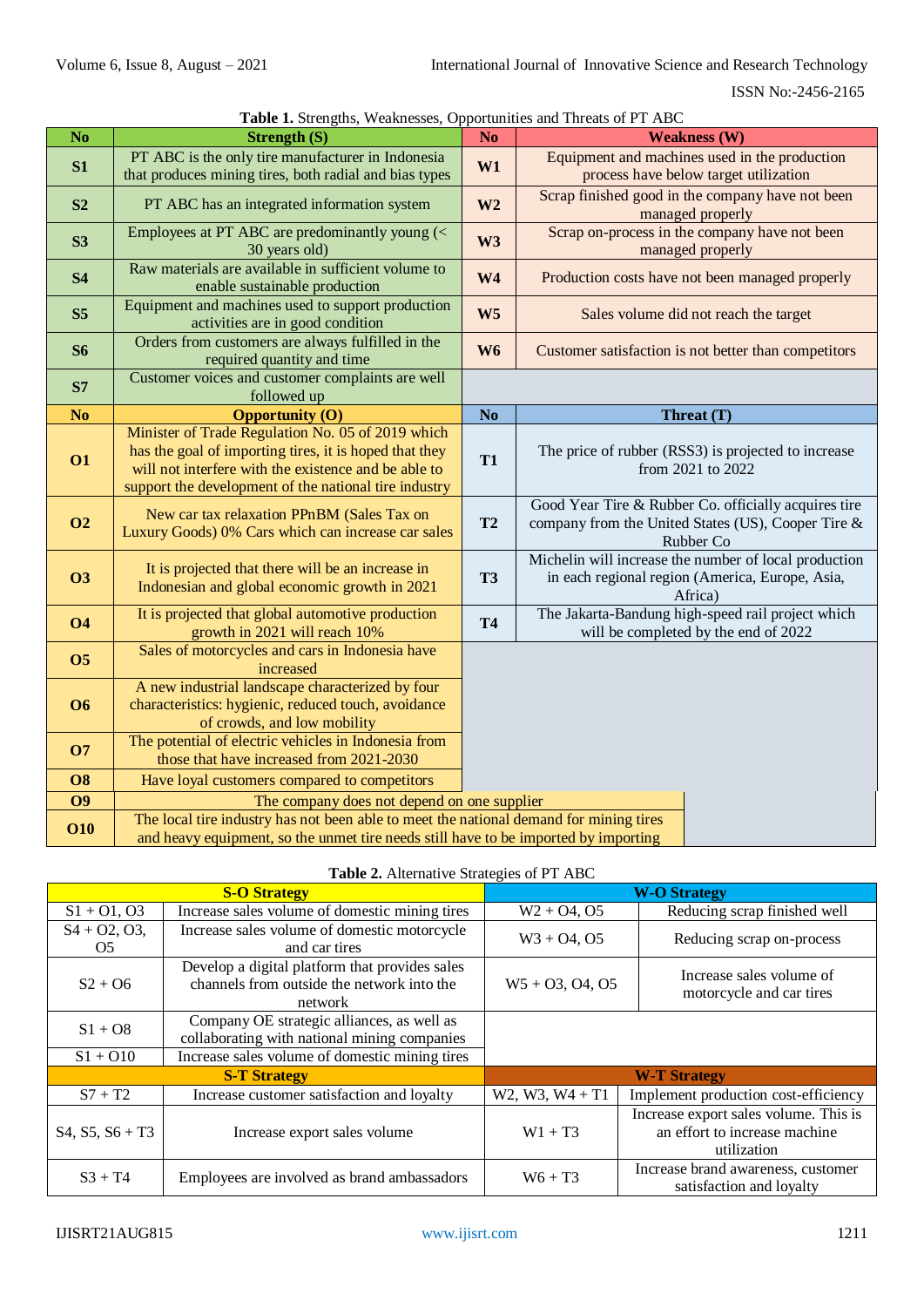#### **Grand Strategy Matrix**

The grand strategy matrix is used to obtain PT ABC's strategy recommendations. This matrix is based on two evaluation dimensions, namely competitive position and market growth. The appropriate strategy for the company to consider is in the order of attractiveness in each quadrant of the matrix.

In making the grand strategy matrix, the first thing to do is to make the Internal Factor Analysis Summary (IFAS),

and External Factor Analysis (EFAS) to obtain the total value of external and internal factors. After obtaining the value of internal factors and external factors, then these two values are used as x, y coordinates in the grand strategy matrix. The value of the internal factor is the x-axis, and the value of the external factor is the y-axis. So, the coordinates of the grand strategy matrix in this study are  $(x = 128,07, y)$  $= 42,75$ ). In Figure 2, the grand strategy matrix of PT ABC will be presented.



**Figure 2.** Grand Strategy Matrix of PT ABC

Based on the results above, the coordinate values are in quadrant I (the matrix recommends) it can be use a growth strategy. there are several types of strategies, namely market development, market penetration, product development, forward integration, backward integration, horizontal integration, and related product diversification.

#### **Strategy Theme**

The purpose of the strategy theme is to provide strategic direction to be achieved by the company, later the theme is translated into strategic goal contained in each

balanced scorecard perspective. This study was obtained by determining the priority of strategic direction on the TOWS matrix of PT ABC based on the customer value proposition, and determining the priority of the direction of growth strategy on the grand strategy matrix of PT ABC using the AHP (Analytical Hierarchy Process) method. In table 3, will be presented about the priority direction of the strategy on the TOWS matrix and the next table (table 4) will be presented about the priority direction of the growth strategy on the grand strategy matrix.

| <b>Category</b> | <b>Strategy</b>                                                                                      | <b>Strategic Direction</b>    |
|-----------------|------------------------------------------------------------------------------------------------------|-------------------------------|
| $S-O$           | Develop a digital platform that provides sales channels from outside the network into the<br>network |                               |
| $S-O$           | Company OE strategic alliances, as well as collaborating with national mining companies              | <b>Customer Intimacy</b>      |
| $S-T$           | Increase customer satisfaction and loyalty                                                           |                               |
| $S-T$           | Employees are involved as brand ambassadors                                                          |                               |
| $W-T$           | Increase brand awareness, customer satisfaction and loyalty                                          |                               |
| W-O             | Scrap finished good reduction                                                                        |                               |
| $W-O$           | Scrap inprocess good reduction                                                                       | <b>Operational Excellence</b> |
| $W-T$           | Implement production cost-efficiency                                                                 |                               |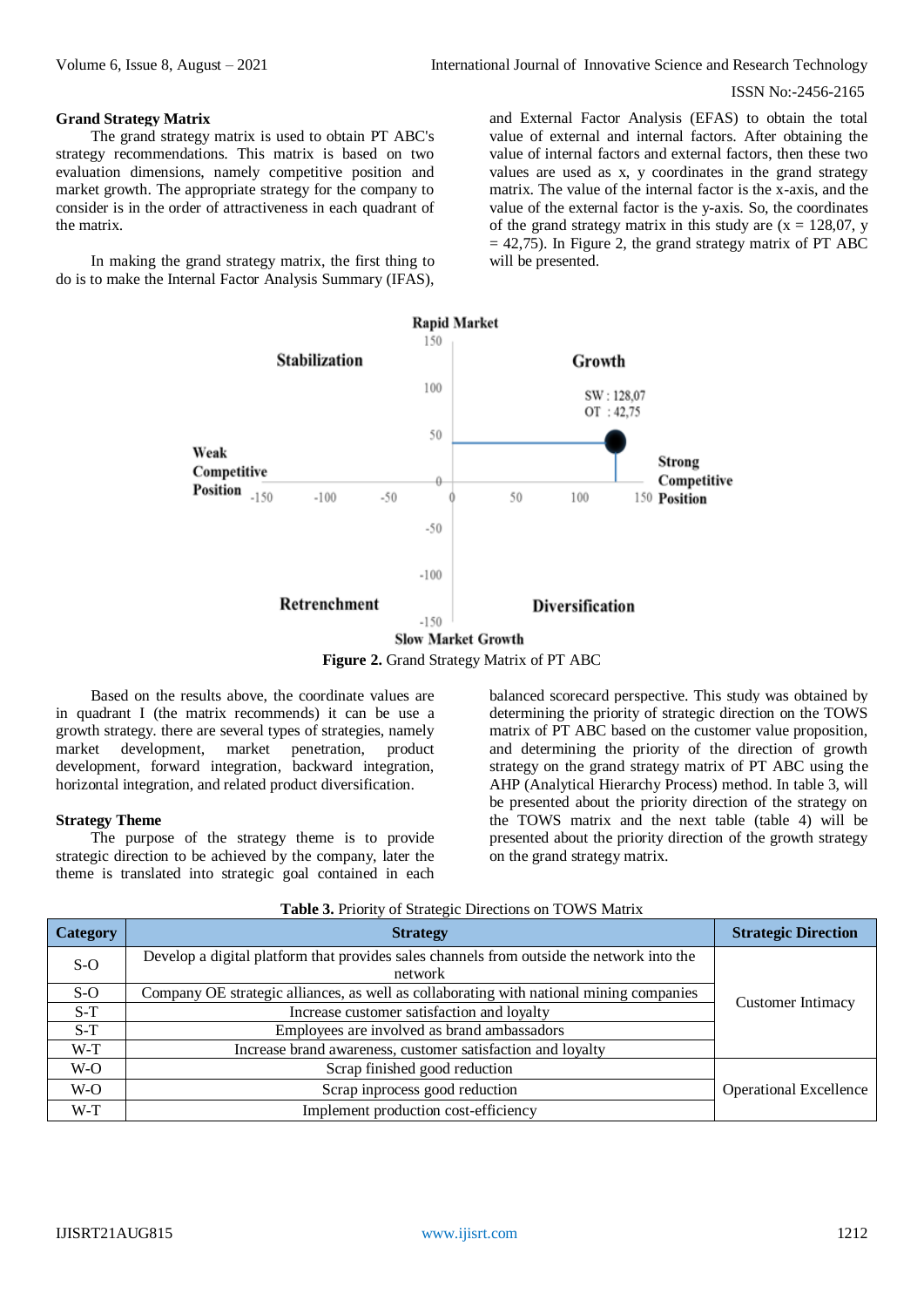**Table 4.** Priority of Strategic Directions on Grand Strategy Matrix

| <b>Growth Strategy Direction</b> | <b>Persentase</b> |
|----------------------------------|-------------------|
| Market development               | 21.43%            |
| Market penetration               | 18.65%            |

Based on the results above (determining strategic priorities on the TOWS matrix and the grand strategy matrix), the strategy theme is determined, namely "Corporate Value Growth Through Market Development &

Penetration, Customer Intimacy and Operational Excellence".

## **Strategy Map Balanced Scorecard**

The next steps is translated into the strategic goals which aims to determine the initial framework for making strategic goals contained in each perspective of the balanced scorecard strategy map. Table 5 will describe the strategic goal contained in the perspective of the balanced scorecard strategy map.

| Table 5. Strategic Goal in the Perspective of the Balanced Scorecard |                                                                                                                                                                |                                        |  |
|----------------------------------------------------------------------|----------------------------------------------------------------------------------------------------------------------------------------------------------------|----------------------------------------|--|
| <b>Identification PT ABC's Strategic Themes</b>                      | <b>Strategic Goal</b>                                                                                                                                          | <b>Balanced Scorecard Perspective</b>  |  |
| Growth of company value through market<br>development & penetration  | Creating a growing income level through<br>market development & market penetration to<br>support the realization of company profits in<br>a sustainable manner | Financial                              |  |
| Customer intimacy                                                    | Increase customer trust and loyalty                                                                                                                            | Customer                               |  |
| Operational excellence                                               | Improving operational excellence to support<br>the realization of corporate profits in a<br>sustainable manner                                                 | Internal Process, Learning &<br>Growth |  |

After that, make strategic objectives along with cause-and-effect relationships that refer to the strategic goals. Then in the main performance indicators and targets are determined. the main performance that have the indicator targets, namely the main performance indicator targets in semester 2 2021 obtained based on the difference between actual achievements in semester 1 2021 with the full target in 2021. Figure 3 will describe the PT ABC balanced scorecard strategy map as a whole.



**Figure 3.** PT ABC's Complete Balanced Scorecard Strategy Map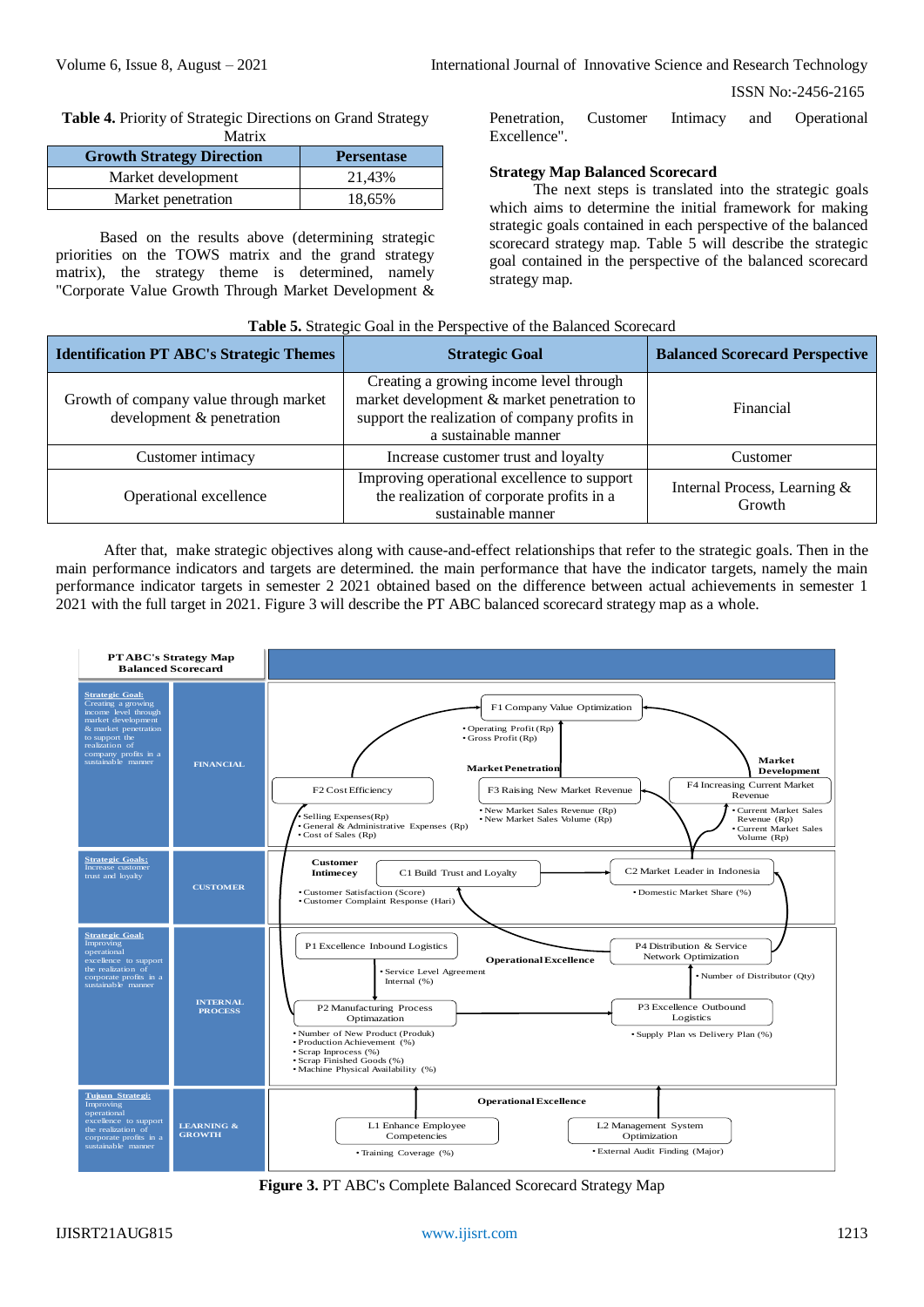#### **Review the Strategy Map**

The review of PT ABC's balanced scorecard strategy map was made to guide company management and PT ABC division leaders in conducting a review of the achievement of strategic objectives, by reviewing the achievement of key performance indicators in a predetermined period. The results of this review are documented in the manual (CP-SM-PL-05) which is derived from the company's standard operating procedures related to the business plan process. The following is the mechanism contained in the guidelines for reviewing the PT ABC strategy map.

- Pelaksanaan tinjauan dihadiri oleh pimpinan divisi dan dewan direksi
- Reviews are conducted in semester periods. Semester 1 is held in early July of the current year and semester 2 is held in early January of the following year
- The discussion in the review of PT ABC's strategy map is as follows.
- $\triangleright$  Discussion of notes from the strategy map review conducted in the previous period
- $\triangleright$  Key performance indicators for the period to be reviewed
- $\triangleright$  If the main performance indicators do not reach the target, the relevant division is obliged to analyze with improvement plans/strategies to achieve the next target
- $\triangleright$  Related information needs support from another division or the board of directors.

## **VI. CONCLUSION AND SUGGESTION**

#### **CONCLUSION**

Based on data processing, results and discussions conducted in the research on the design of key performance indicators using the balanced scorecard method in the tire manufacturing industry (PT ABC), the conclusions are as follows.

- 1. Strategic directions translated into a balanced scorecard strategy map, namely customer intimacy, operational excellence, market development, and market penetration. The strategic direction is obtained from the strategy formulation using the TOWS matrix and the grand strategy matrix and determining the priority of the strategic direction. The direction of the customer intimacy strategy is composed of five strategies contained in the TOWS matrix in S-O, S-T, W-T, operational excellence is composed of three strategies in W-O and W-T. The direction of the market development strategy and market penetration was chosen because it has a higher percentage compared to other types of strategies in the growth strategy of the grand strategy matrix. Market development has a percentage of 21,43% and market penetration has a percentage of 18,65%.
- 2. After knowing the direction of the strategy, the next step is to make a strategy theme. The strategic themes that have been obtained are then translated into strategic goals in each perspective, after which these objectives are translated into strategic objectives and causal relationships, and the determination of key performance indicators and targets based on strategic objectives is carried out. In this study, there are three strategic goals in the perspective of PT ABC's balanced scorecard strategy map, four strategic objectives and nine key performance

indicators in the financial perspective, two strategic objectives and three key performance indicators in the customer perspective, four strategic objectives and eight key performance indicators in the internal process perspective, and two strategic objectives and two key performance indicators from learning and growth perspective.

#### **SUGGESTION**

Results Based on what was done in the main performance design research using the balanced scorecard method in the tire manufacturing industry (PT ABC) put forward some suggestions for further research and the company.

- 1. The next researcher, it is hoped that further research can be carried out on translation strategies up to the divisional level (business unit) to the individual level.
- 2. The researcher herself, it is hoped that the strategic management process of PT ABC can be carried out more systematically from the formulation stage to strategy translation.

#### **REFERENCES**

- [1]. Abofaied, A. (2017). Evaluation of Bank'S Performance by Using Balanced Score Card: Practical Study in Libyan Environment. *International Journal of Business and Management*, *V*(1), 1–14.
- [2]. Adana, A. H., Irham, I., & Hardyastuti, S. (2019). Performance Measurement of "Panggung Lestari" Village Owned Enterprise Using Balanced Scorecard Approach. *Journal of Appllied Management*, *17*(2),  $207 - 216$ .
- [3]. Ayoup, H., Omar, N., & Rahman, I. K. A. (2016). Balanced Scorecard and Strategic Alignment: A Malaysian Case. *International Journal of Economics and Financial Issues*, *6*(4), 85–95.
- [4]. Data AISI. (2021). *Distribusi Statistik 2019-2020*. Januari 2021. https://www.aisi.or.id/statistic/
- [5]. Data Gaikindo. (2021). *Indonesian Automotive Industry Data: Wholesales 2019-2020*. https://www.gaikindo.or.id/indonesian-automobileindustry-data/
- [6]. Data International Monetary Fund. (2021). *World Economic Outlook*. https://www.imf.org
- [7]. David, F. (2017). Strategic Management Concepts and Cases 13th edition. In *Pearson* (Vol. 5, Issue 1, pp. 1– 8). Pearson.
- [8]. Garthinda, D., & Aldianto, L. (2012). Business Strategy Recommendation for Warung Lepak Restaurant Using Quantitative Strategic Planning Matrix (QSPM). *The Indonesian Journal of Business Administration*, *1*(3), 137–145.
- [9]. Khatoon, S., & Farooq, A. (2014). Balanced Scorecard to Measure Organizational Performance: A Case Based Study. *The International Journal of Business & Management*, *2*(9), 2321–8916.
- [10]. L. Suwardi, P. Biromo, R. H. (2011). Strategy and Performance Execution Excellence (SPEx2). In *PT Gramedia Pustaka Utama*. PT Gramedia Jakarta.